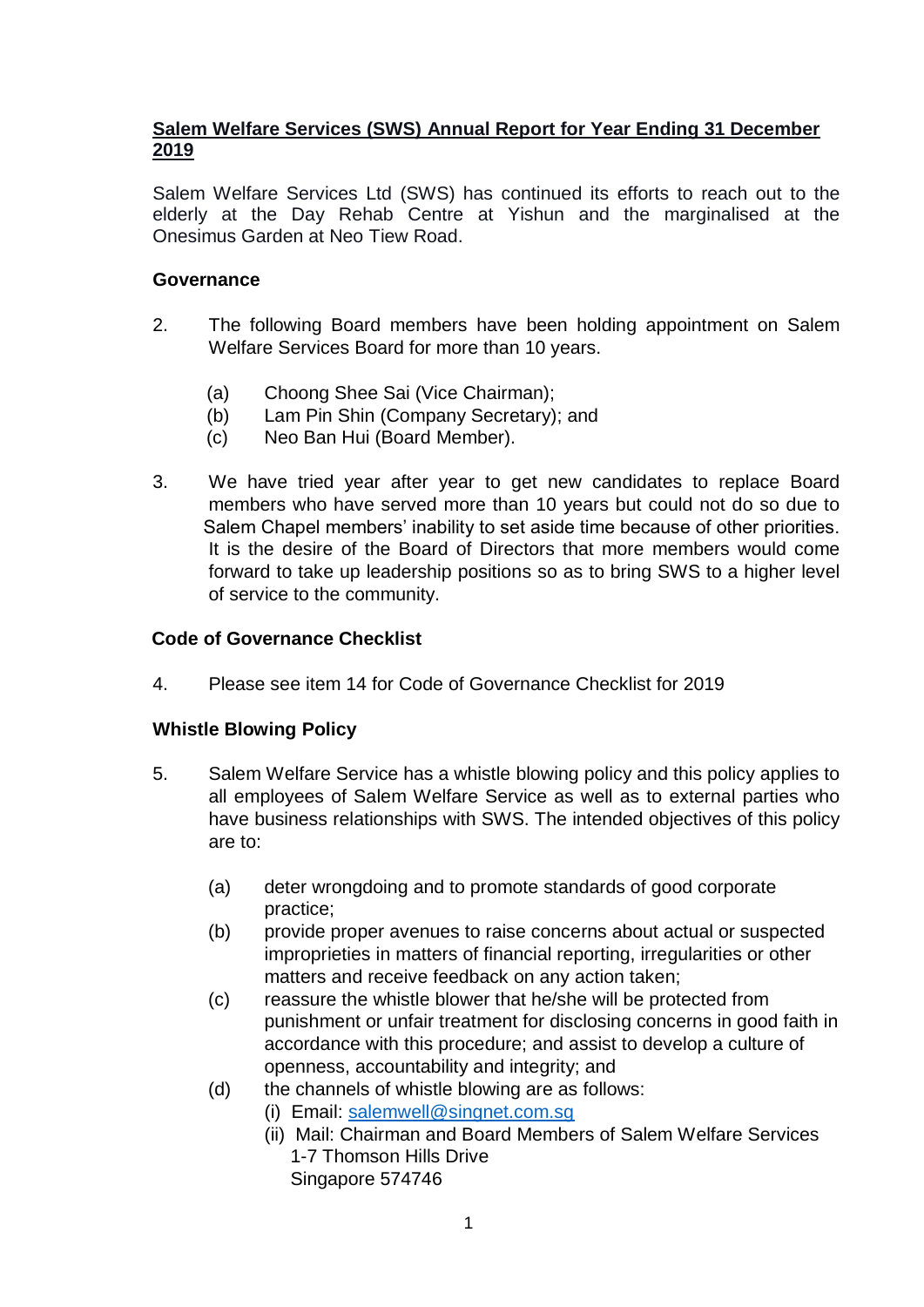## **Declaration of Conflict of Interest**

6. All Board members with actual or potential conflicts of interest are required to declare such conflicts to the Board at the earliest opportunity. All Directors are required to make an annual declaration of conflict of interest in compliance with the Code of Governance. For the year in review, all of the Board of Directors have declared no actual or potential conflict of interest with one exception. The wife of one of the Directors, Lam Pin Shin is employed as the Manager for Salem Day Rehab Centre for the Elderly. As required by regulations, he does not participate in discussions nor vote on matters directly or indirectly related to his wife.

## **Report On Day Care & Rehabilitation Centre (Yishun)**

- 7. The Centre was in its 22nd year of operation in 2019 and continued to fulfil its objectives as follows:
	- (a) to promote the physical, mental, and spiritual welfare of the elderly
	- (b) suffering from ill-health, disease or accident; and
	- (c) to provide day care and rehabilitation services for the elderly.
- 8. Over the years, Yishun Town has become one of the largest elder-care clusters in Singapore providing comprehensive elder-care services. This has resulted in a steady decrease in the number of service-users. The number of registered users as at 31 Dec 2019 was 28 against an average of 42 in 2018. For several years, the Rehab Centre had operated at a capacity of 50 users (in relation to resources of the Centre i.e. number of staff and transport). The number of staff in the Centre is 8, which was unchanged from the previous year.

### **Report On Onesimus Garden (OG)**

9. OG continues to serve the underprivileged and marginalised within the community. We adopt an alternative restorative and rehabilitation therapy through farming for the elderly, people with special needs, the mentally challenged and the ex-offenders. We are in our final year of operation at the current location at Neo Tiew and have already scaled down the operations significantly with the view of vacating the premise early if possible.

### **Fund Raising**

10. We continue to praise the Lord for His provision. In 2019, the President's Challenge nominated us as one of its recipients. The amount allocated has not been announced.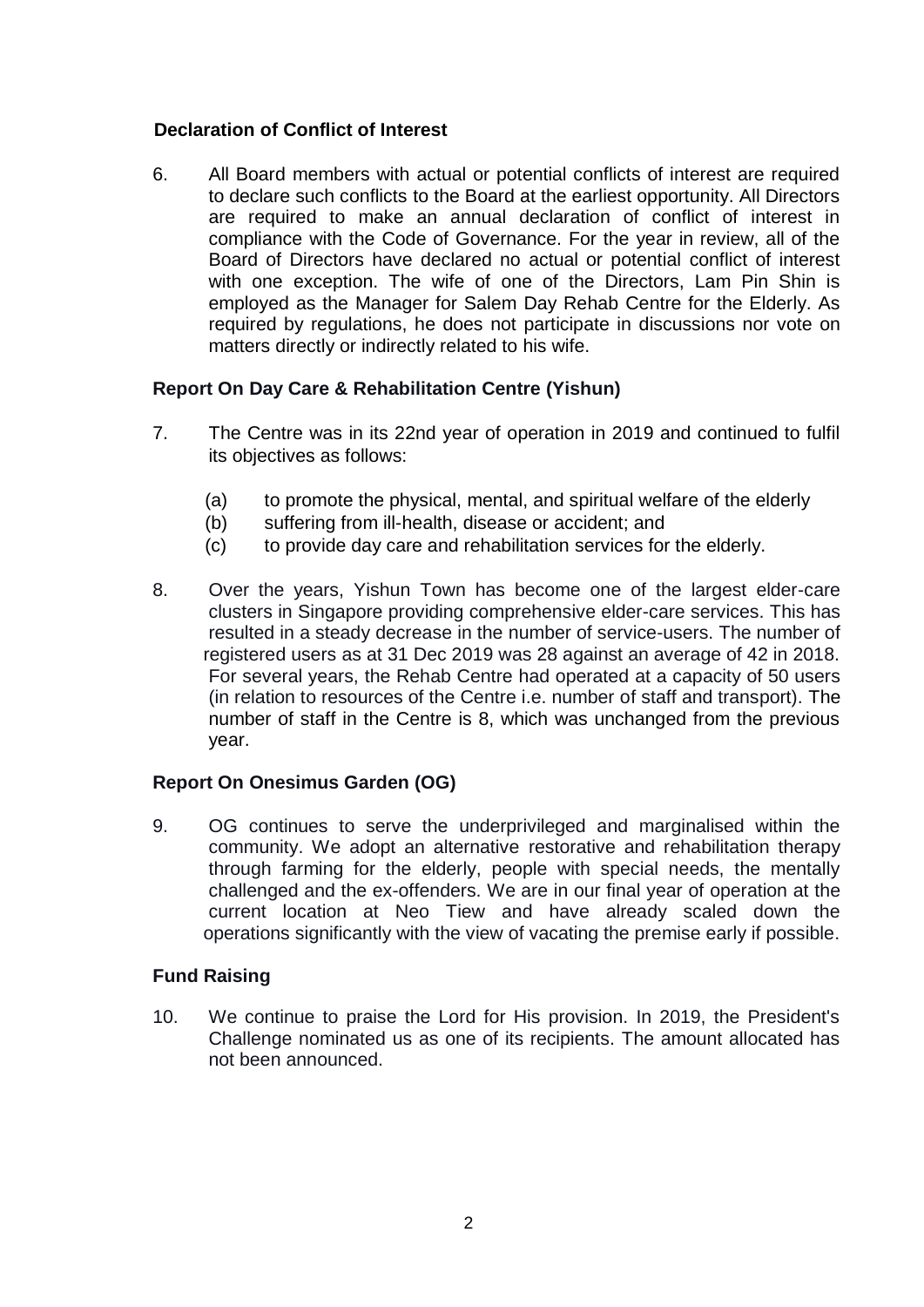11. The government in commemorating our Bicentennial year in 2019 had launched a one for one matching grant for all donations raised during the year. The cap is at \$400,000.00 per charity. We have achieved the target which came from a few substantial contributions in 2019.

## **Major Review of SWS Ministry**

- 12. In light of present challenges and circumstances, both the Salem Chapel and SWS Boards were reviewing and looking at options on how the OG and Rehab Centre can continue to reach out effectively to the Community. A Review Committee was appointed to look into the matter and will make their recommendations when completed in 2020.
- 13. The Board of Directors thank the members of Salem Chapel and other wellwishers who had contributed generously to the Centre, be it financially, inkind or through rendering professional services. It is through their generosity and continued support that SWS can operate and fulfil its objectives

## **Code of Governance Checklist (2019)**

| S/No.          | <b>Code Description</b>                                                                                                                                                                                                                                                                                                                                                                                                                                     | Code<br>ID    | <b>Compliance</b> | <b>Explanation(If the</b><br>Code guideline is<br>not complied or<br>not applicable) |
|----------------|-------------------------------------------------------------------------------------------------------------------------------------------------------------------------------------------------------------------------------------------------------------------------------------------------------------------------------------------------------------------------------------------------------------------------------------------------------------|---------------|-------------------|--------------------------------------------------------------------------------------|
| 1              | Induction and orientation are provided to<br>incoming governing board members upon<br>joining the Board.                                                                                                                                                                                                                                                                                                                                                    | 1.1.2         | Complied          |                                                                                      |
| $\overline{2}$ | Are there governing board members holding<br>staff* appointments? (skip to item 4 if "No")                                                                                                                                                                                                                                                                                                                                                                  |               | <b>No</b>         |                                                                                      |
| 4              | The Treasurer of the charity (or any person<br>holding an equivalent position in the charity,<br>e.g. Finance Committee Chairman or a<br>governing board member responsible for<br>overseeing the finances of the charity) can only<br>serve a maximum of 4 consecutive years. If the<br>charity has not appointed any governing board<br>member to oversee its finances, it will be<br>presumed that the Chairman oversees the<br>finances of the charity. | 1.1.7         | Complied          |                                                                                      |
| 5              | All governing board members must submit<br>themselves for re-nomination and re-<br>appointment, at least once every 3 years.                                                                                                                                                                                                                                                                                                                                | 1.1.8         | Complied          |                                                                                      |
| 6              | The Board conducts self-evaluation to assess                                                                                                                                                                                                                                                                                                                                                                                                                | <u>1.1.12</u> | Complied          |                                                                                      |

14. The Code of Governance Checklist is shown below: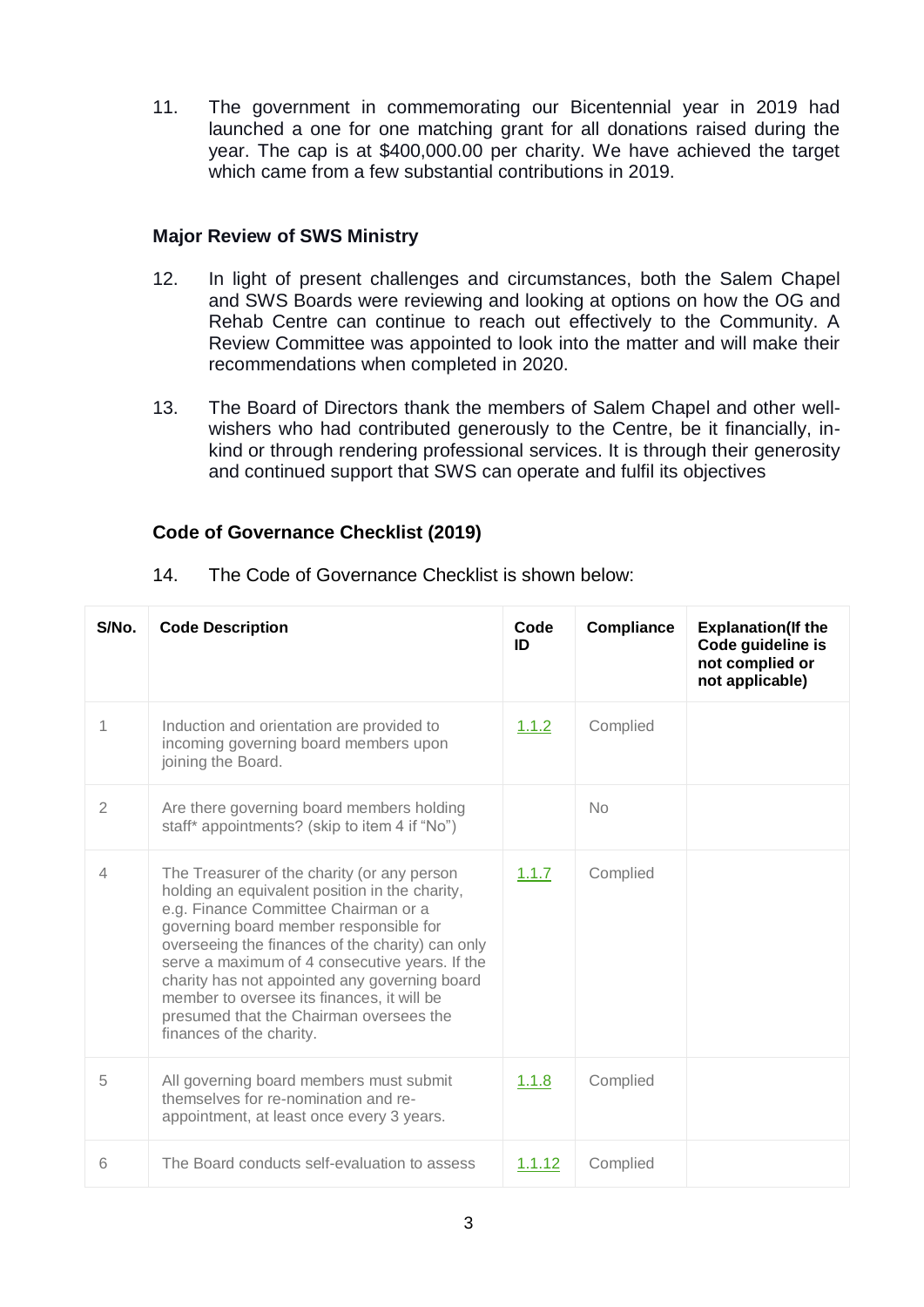|                | its performance and effectiveness once during<br>its term or every 3 years, whichever is shorter.                                                                                                                      |            |          |  |
|----------------|------------------------------------------------------------------------------------------------------------------------------------------------------------------------------------------------------------------------|------------|----------|--|
| $\overline{7}$ | Is there any governing board member who has<br>served for more than 10 consecutive years?                                                                                                                              |            | Yes      |  |
| 8              | The charity discloses in its annual report the<br>reasons for retaining the governing board<br>member who has served for more than 10<br>consecutive years.                                                            | 1.1.13     | Complied |  |
| 9              | There are documented terms of reference for<br>the Board and each of its committees.                                                                                                                                   | 1.2.1      | Complied |  |
| 10             | There are documented procedures for<br>governing board members and staff to declare<br>actual or potential conflicts of interest to the<br>Board at the earliest opportunity.                                          | 2.1        | Complied |  |
| 11             | Governing board members do not vote or<br>participate in decision making on matters<br>where they have a conflict of interest.                                                                                         | 2.4        | Complied |  |
| 12             | The Board periodically reviews and approves<br>the strategic plan for the charity to ensure that<br>the charity's activities are in line with the<br>charity's objectives.                                             | 3.2.2      | Complied |  |
| 13             | The Board approves documented human<br>resource policies for staff.                                                                                                                                                    | 5.1        | Complied |  |
| 14             | There is a documented Code of Conduct for<br>governing board members, staff and volunteers<br>(where applicable) which is approved by the<br>Board.                                                                    | 5.3        | Complied |  |
| 15             | There are processes for regular supervision,<br>appraisal and professional development of<br>staff.                                                                                                                    | 5.5        | Complied |  |
| 16             | Are there volunteers serving in the charity?                                                                                                                                                                           |            | Yes      |  |
| 17             | There are volunteer management policies in<br>place for volunteers.                                                                                                                                                    | <u>5.7</u> | Complied |  |
| 18             | There is a documented policy to seek the<br>Board's approval for any loans, donations,<br>grants or financial assistance provided by the<br>charity which are not part of the charity's core<br>charitable programmes. | 6.1.1      | Complied |  |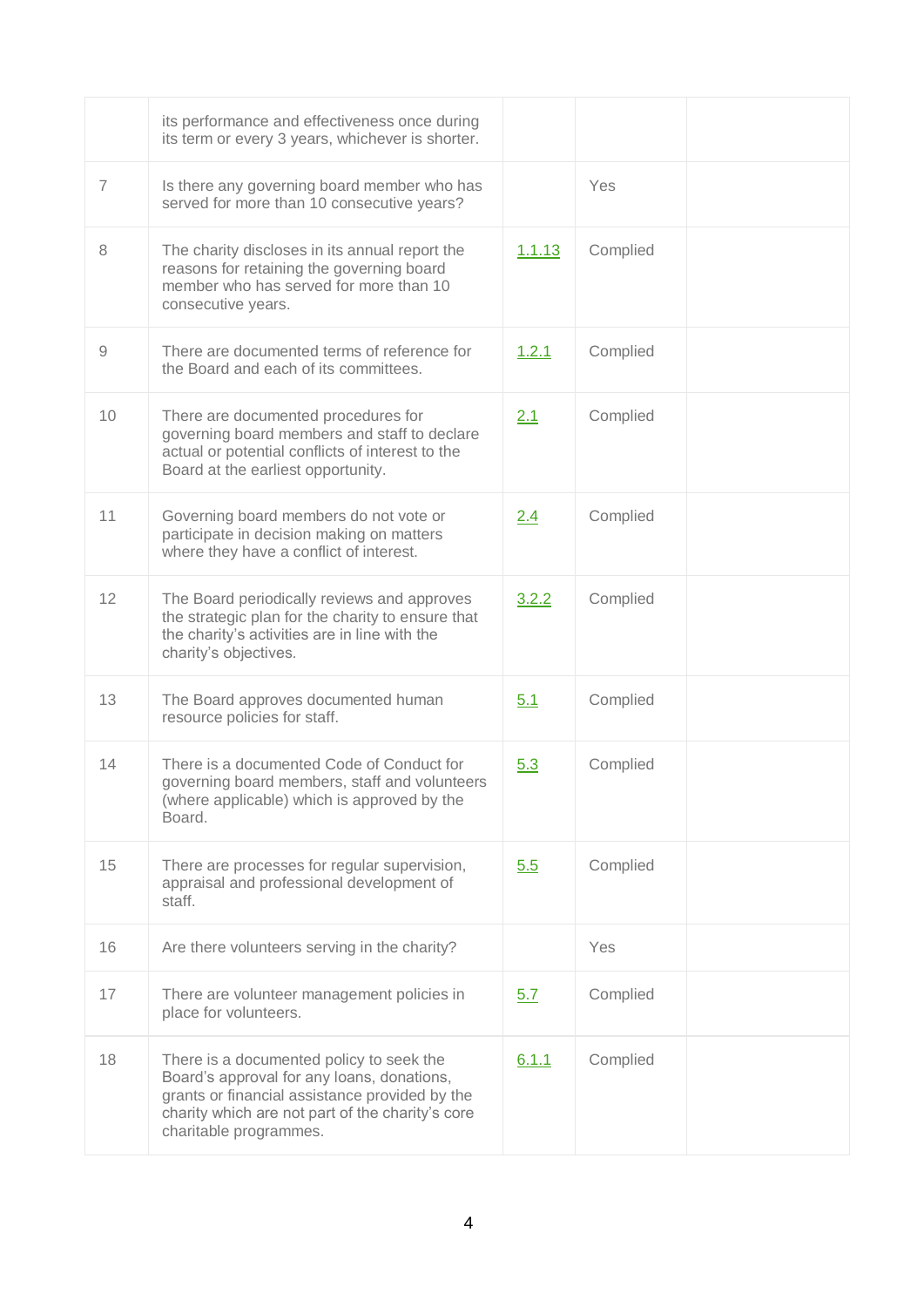| 19 | The Board ensures that internal controls for<br>financial matters in key areas are in place with<br>documented procedures.                                                                                                                                                                                                                                                                    | 6.1.2 | Complied  |                                                |
|----|-----------------------------------------------------------------------------------------------------------------------------------------------------------------------------------------------------------------------------------------------------------------------------------------------------------------------------------------------------------------------------------------------|-------|-----------|------------------------------------------------|
| 20 | The Board ensures that reviews on the<br>charity's internal controls, processes, key<br>programmes and events are regularly<br>conducted.                                                                                                                                                                                                                                                     | 6.1.3 | Complied  |                                                |
| 21 | The Board ensures that there is a process to<br>identify, and regularly monitor and review the<br>charity's key risks.                                                                                                                                                                                                                                                                        | 6.1.4 | Complied  |                                                |
| 22 | The Board approves an annual budget for the<br>charity's plans and regularly monitors the<br>charity's expenditure.                                                                                                                                                                                                                                                                           | 6.2.1 | Complied  |                                                |
| 23 | Does the charity invest its reserves (e.g. in<br>fixed deposits)?                                                                                                                                                                                                                                                                                                                             |       | <b>No</b> |                                                |
| 24 | Did the charity receive cash donations<br>(solicited or unsolicited) during the financial<br>year?                                                                                                                                                                                                                                                                                            |       | Yes       |                                                |
| 25 | All collections received (solicited or unsolicited)<br>are properly accounted for and promptly<br>deposited by the charity.                                                                                                                                                                                                                                                                   | 7.2.2 | Complied  |                                                |
| 26 | Did the charity receive donations in kind during<br>the financial year?                                                                                                                                                                                                                                                                                                                       |       | <b>No</b> |                                                |
| 27 | The charity discloses in its annual report $-$ (a)<br>the number of Board meetings in the financial<br>year; and (b) the attendance of every<br>governing board member at those meetings.                                                                                                                                                                                                     | 8.2   | Complied  |                                                |
| 28 | Are governing board members remunerated for<br>their services to the Board?                                                                                                                                                                                                                                                                                                                   |       | No.       |                                                |
| 29 | Does the charity employ paid staff?                                                                                                                                                                                                                                                                                                                                                           |       | Yes       |                                                |
| 30 | No staff is involved in setting his own<br>remuneration.                                                                                                                                                                                                                                                                                                                                      | 2.2   | Complied  |                                                |
| 31 | The charity discloses in its annual report $-$ (a)<br>the total annual remuneration for each of its 3<br>highest paid staff who each has received<br>remuneration (including remuneration received<br>from the charity's subsidiaries) exceeding<br>\$100,000 during the financial year; and (b)<br>whether any of the 3 highest paid staff also<br>serves as a governing board member of the | 8.4   | Complied  | We do not have<br>any staff paid<br>above 100K |